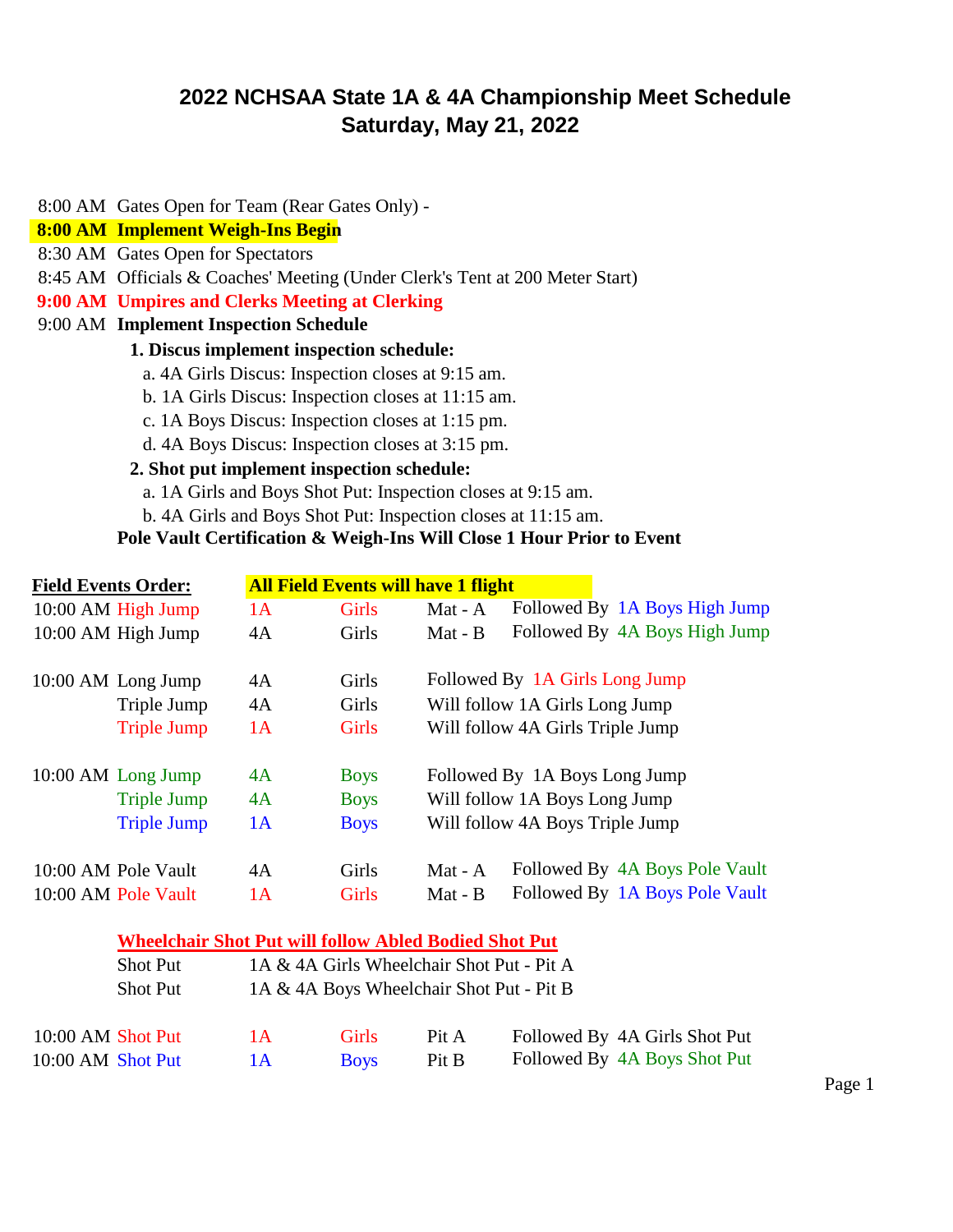| 10:00 AM Discus Throw | 4A  | Girls       |
|-----------------------|-----|-------------|
| Discus Throw          | 1 A | Girls       |
| <b>Discus Throw</b>   | 1 A | <b>Boys</b> |
| <b>Discus Throw</b>   | 4A  | <b>Boys</b> |

**Wheelchair Discus Throw will follow Abled Body 4A Boys Discus**

Girls 4A Wheelchair Discus Girls 1A Wheelchair Discus

| <b>Running Events: Semi-Finals</b> |                                                                  |              | 10:00 AM     |                                                      |  |               |              |             |
|------------------------------------|------------------------------------------------------------------|--------------|--------------|------------------------------------------------------|--|---------------|--------------|-------------|
| <b>Time</b>                        | <b>Event</b>                                                     | <b>Class</b> | Gen.         |                                                      |  | <b>Event</b>  | <b>Class</b> | Gen.        |
|                                    | 10:00 AM 100 M Hurdles                                           | 1A           | <b>Girls</b> | Followed By                                          |  | 100 M Hurdles | 4A           | Girls       |
|                                    | 110 M Hurdles                                                    | 1A           | <b>Boys</b>  | Followed By                                          |  | 110 M Hurdles | 4A           | <b>Boys</b> |
|                                    | <b>Starting Times are Estimates: We're on a Rolling Schedule</b> |              |              |                                                      |  |               |              |             |
|                                    | 10:45 AM 100 M. Dash                                             | 1A           | <b>Girls</b> | Followed By                                          |  | 100 M. Dash   | 1A           | <b>Boys</b> |
|                                    | 100 M. Dash                                                      | 4A           | Girls        | Followed By                                          |  | 100 M. Dash   | 4A           | <b>Boys</b> |
|                                    | 11:30 AM 3200 M Relay                                            | 1A           | Girls        | Followed By                                          |  | 3200 M Relay  | 1A           | <b>Boys</b> |
|                                    | 3200 M Relay                                                     | 4A           | Girls        | Followed By                                          |  | 3200 M Relay  | 4A           | <b>Boys</b> |
|                                    | <b>Running Events: Finals</b>                                    | 1:00 PM      |              |                                                      |  |               |              |             |
| 1:00 PM                            | 100 M Hurdles                                                    | 1A           | <b>Girls</b> | Followed By                                          |  | 100 M Hurdles | 4A           | Girls       |
|                                    | 110 M Hurdles                                                    | 1A           | <b>Boys</b>  | Followed By                                          |  | 110 M Hurdles | 4A           | <b>Boys</b> |
| 1:20 PM                            | 100 M. Dash                                                      | 1A           | Girls        | Followed By                                          |  | 100 M. Dash   | 1A           | <b>Boys</b> |
|                                    | 100 M. Dash                                                      | 4A           | Girls        | Followed By                                          |  | 100 M. Dash   | 4A           | <b>Boys</b> |
|                                    |                                                                  |              |              |                                                      |  |               |              |             |
|                                    | 100 M. Dash                                                      | 1A           | <b>Girls</b> | Wheelchair Followed By 100 Meter 4A Girls Wheelchair |  |               |              |             |
|                                    | 100 M. Dash                                                      | 1A           | <b>Boys</b>  | Wheelchair Followed By 100 Meter 4A Boys Wheelchair  |  |               |              |             |
|                                    |                                                                  |              |              |                                                      |  |               |              |             |
| 1:45 PM                            | 800 M. Relay                                                     | 1A           | Girls        | Followed By                                          |  | 800 M. Relay  | 1A           | <b>Boys</b> |
|                                    | 800 M. Relay                                                     | 4A           | Girls        | Followed By                                          |  | 800 M. Relay  | 4A           | <b>Boys</b> |
| $2:15$ PM                          | 1600 M. Run                                                      | 1A           | <b>Girls</b> | Followed By                                          |  | 1600 M. Run   | 1A           | <b>Boys</b> |
|                                    | 1600 M. Run                                                      | 4A           | Girls        | Followed By                                          |  | 1600 M. Run   | 4A           | <b>Boys</b> |